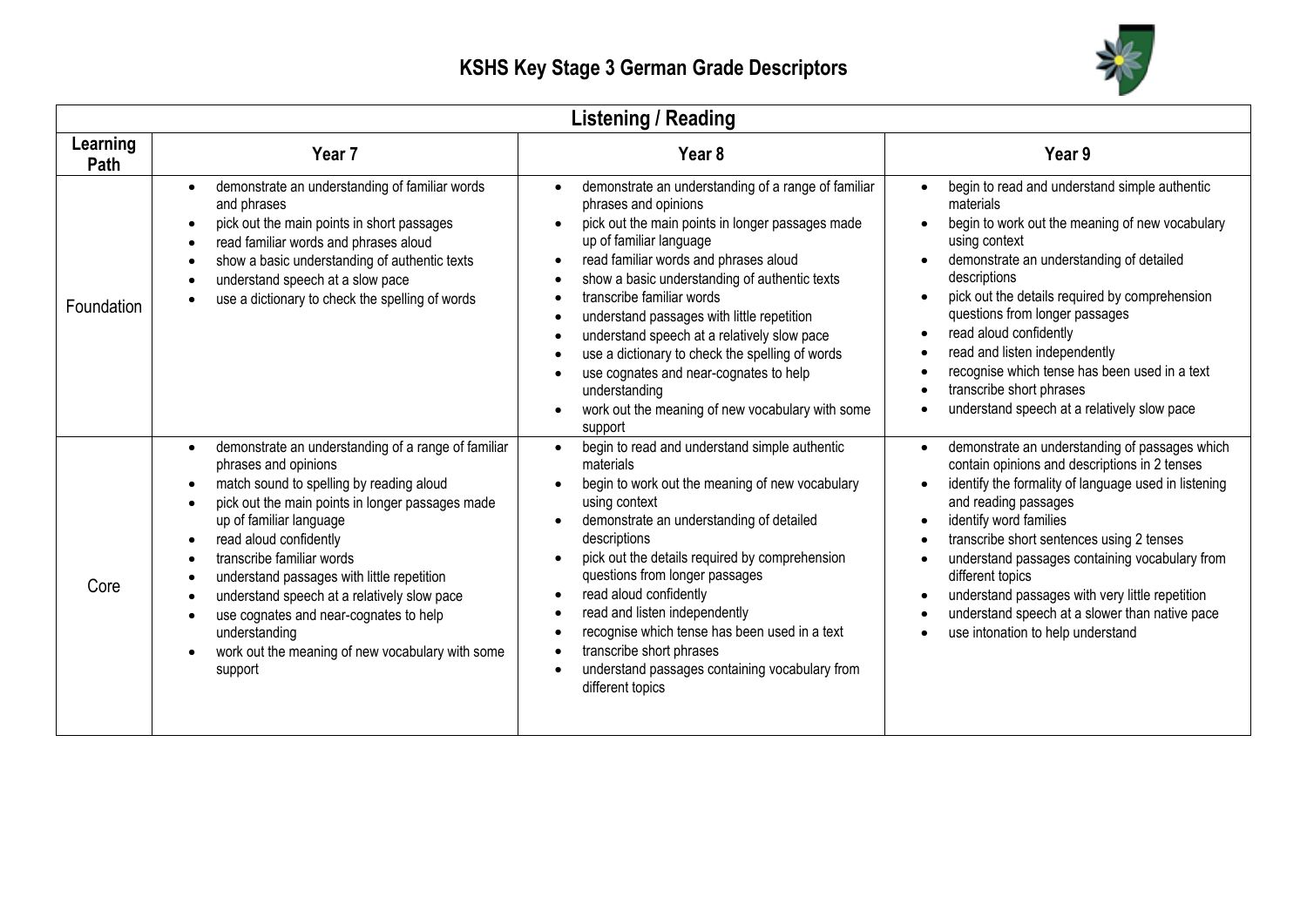

| Proficient  | begin to read and understand simple authentic<br>materials<br>begin to work out the meaning of new vocabulary<br>using context<br>demonstrate an understanding of detailed<br>descriptions<br>demonstrate an understanding of passages which<br>contain opinions and descriptions<br>pick out the details required by comprehension<br>$\bullet$<br>questions from longer passages<br>read and listen independently<br>recognise the intonation of phrases<br>transcribe short phrases<br>understand passages containing vocabulary from<br>different topics<br>use intonation to help understand<br>$\bullet$ | demonstrate an understanding of passages which<br>contain opinions and descriptions in 2 tenses<br>identify the formality of language used in listening<br>and reading passages<br>identify word families<br>transcribe short sentences using 2 tenses<br>understand passages with very little repetition<br>understand speech at a slower than native pace<br>use intonation to help understand | identify different tenses to check answers to<br>questions<br>make use of clues to help answer questions about<br>unfamiliar language<br>pick out specific details to answer comprehension<br>questions<br>transcribe sentences using 3 tenses<br>understand passages which contain 3 tenses<br>use grammar knowledge to aid understanding<br>use knowledge of cognates and context to decode<br>longer passages |
|-------------|----------------------------------------------------------------------------------------------------------------------------------------------------------------------------------------------------------------------------------------------------------------------------------------------------------------------------------------------------------------------------------------------------------------------------------------------------------------------------------------------------------------------------------------------------------------------------------------------------------------|--------------------------------------------------------------------------------------------------------------------------------------------------------------------------------------------------------------------------------------------------------------------------------------------------------------------------------------------------------------------------------------------------|------------------------------------------------------------------------------------------------------------------------------------------------------------------------------------------------------------------------------------------------------------------------------------------------------------------------------------------------------------------------------------------------------------------|
| Exceptional | identify the formality of language used in listening<br>$\bullet$<br>and reading passages<br>make use of clues to help answer questions about<br>$\bullet$<br>unfamiliar language<br>understand passages with very little repetition<br>$\bullet$<br>understand speech at a slower than native pace                                                                                                                                                                                                                                                                                                            | improve own listening and reading skills by<br>accessing authentic German materials<br>make use of clues to help answer questions about<br>unfamiliar language<br>understand passages which contain 3 tenses                                                                                                                                                                                     | demonstrate an understanding of longer authentic<br>materials<br>demonstrate an understanding of texts containing 3<br>time frames<br>read fiction and non-fiction<br>transcribe short passages accurately<br>understand speech at a relatively normal pace<br>use context to decode new vocabulary                                                                                                              |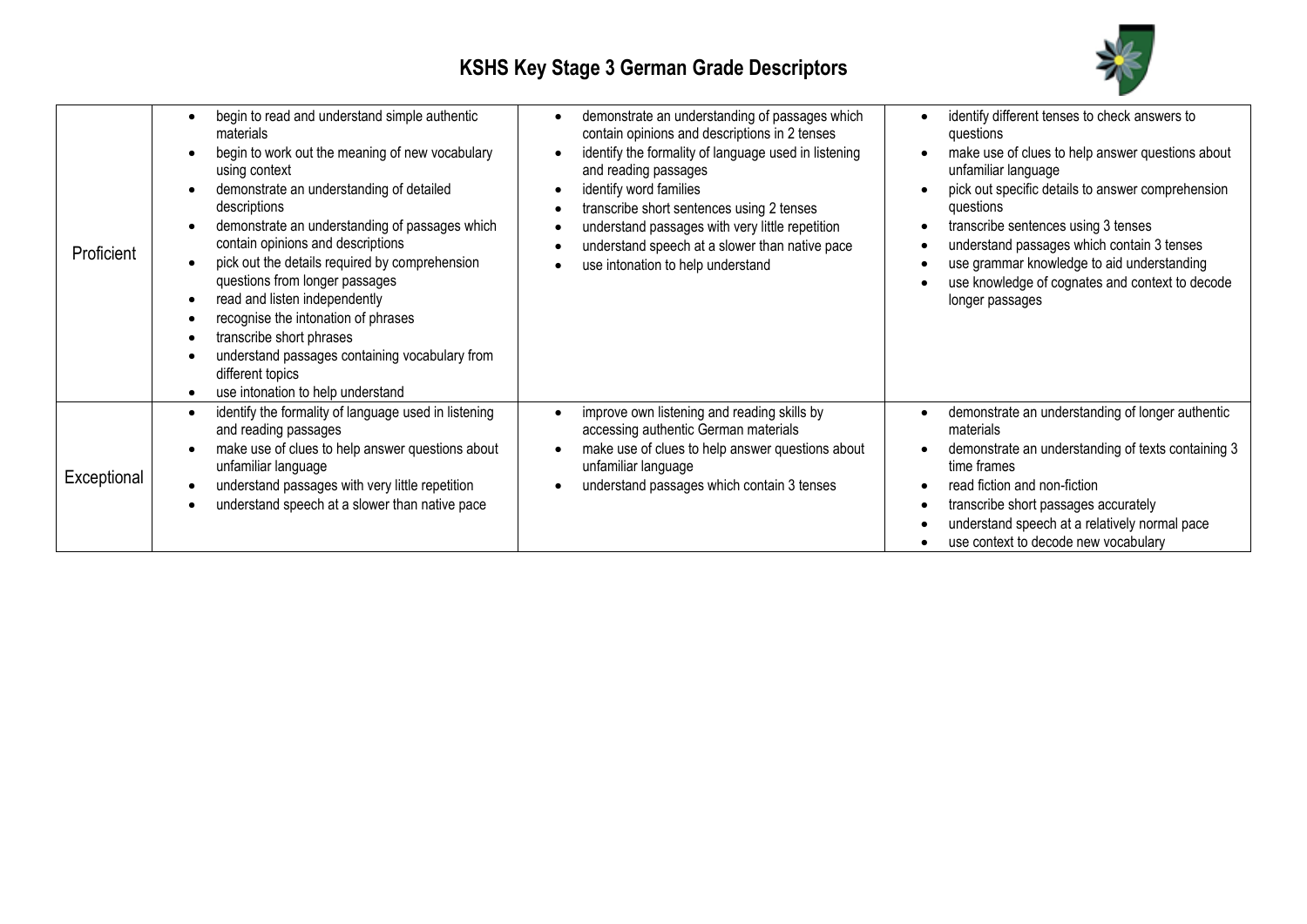

| <b>Speaking / Writing / Translation</b> |                                                                                                                                                                                                                                                                                                                                                                                                                                                                    |                                                                                                                                                                                                                                                                                                                                                                                                                                                                                                                                                                                                                                                                       |                                                                                                                                                                                                                                                                                                                                                                                                                                                                                                                                                                                                                                                                                                                                                                                                                                                                                                                                                                                                                                                                                                                                                      |
|-----------------------------------------|--------------------------------------------------------------------------------------------------------------------------------------------------------------------------------------------------------------------------------------------------------------------------------------------------------------------------------------------------------------------------------------------------------------------------------------------------------------------|-----------------------------------------------------------------------------------------------------------------------------------------------------------------------------------------------------------------------------------------------------------------------------------------------------------------------------------------------------------------------------------------------------------------------------------------------------------------------------------------------------------------------------------------------------------------------------------------------------------------------------------------------------------------------|------------------------------------------------------------------------------------------------------------------------------------------------------------------------------------------------------------------------------------------------------------------------------------------------------------------------------------------------------------------------------------------------------------------------------------------------------------------------------------------------------------------------------------------------------------------------------------------------------------------------------------------------------------------------------------------------------------------------------------------------------------------------------------------------------------------------------------------------------------------------------------------------------------------------------------------------------------------------------------------------------------------------------------------------------------------------------------------------------------------------------------------------------|
| Grade                                   | Year 7                                                                                                                                                                                                                                                                                                                                                                                                                                                             | Year <sub>8</sub>                                                                                                                                                                                                                                                                                                                                                                                                                                                                                                                                                                                                                                                     | Year 9                                                                                                                                                                                                                                                                                                                                                                                                                                                                                                                                                                                                                                                                                                                                                                                                                                                                                                                                                                                                                                                                                                                                               |
| Foundation                              | identify links between spelling and pronunciation<br>$\bullet$<br>pronounce learnt vocabulary and phrases clearly<br>$\bullet$<br>spell learnt words accurately<br>$\bullet$<br>take part in simple conversations to gain and give<br>$\bullet$<br>short pieces information<br>translate words and short phrases into English<br>$\bullet$<br>use present tense singular forms of a few key verbs<br>٠<br>use support to write and say simple phrases<br>$\bullet$ | ask and answer open and closed questions<br>express basic positive and negative opinions<br>show an awareness of specific pronunciation rules<br>translate familiar words and phrases into English<br>translate words and short phrases into German<br>use antecedent pronouns to avoid repetition<br>use plural nouns correctly<br>$\bullet$<br>use possessive adjectives in the nominative case<br>use present tense forms of a range of regular verbs<br>use simple adjectives to add detail<br>use simple negatives<br>use the nominative case to talk about subjects<br>use the accusative case to talk about objects<br>write short sentences with some support | apply correct gender and plural forms to words<br>learnt<br>apply word order rules accurately<br>٠<br>ask and answer some open questions<br>express and justify basic opinions<br>find and use new appropriate vocabulary in own<br>work<br>generalise with appropriate verb structures<br>give instructions using the imperative<br>show an awareness of specific pronunciation and<br>intonation rules<br>show an understanding of the different cases<br>$\bullet$<br>depending on the role a noun plays in a sentence<br>translate sentences into English and German<br>$\bullet$<br>use a range of adjectives with some evidence of<br>correct endings when used before nouns<br>use a range of conjunctions to produce longer<br>sentences<br>use a range of regular and irregular verbs in the<br>present tense<br>use a variety of qualifiers<br>use appropriate time expressions for different<br>tenses<br>use negative noun and verb phrases<br>use the correct case after some prepositions<br>use the imperfect tense of a few key verbs<br>use the perfect tense of a few key verbs<br>use words learnt in previous and current topics |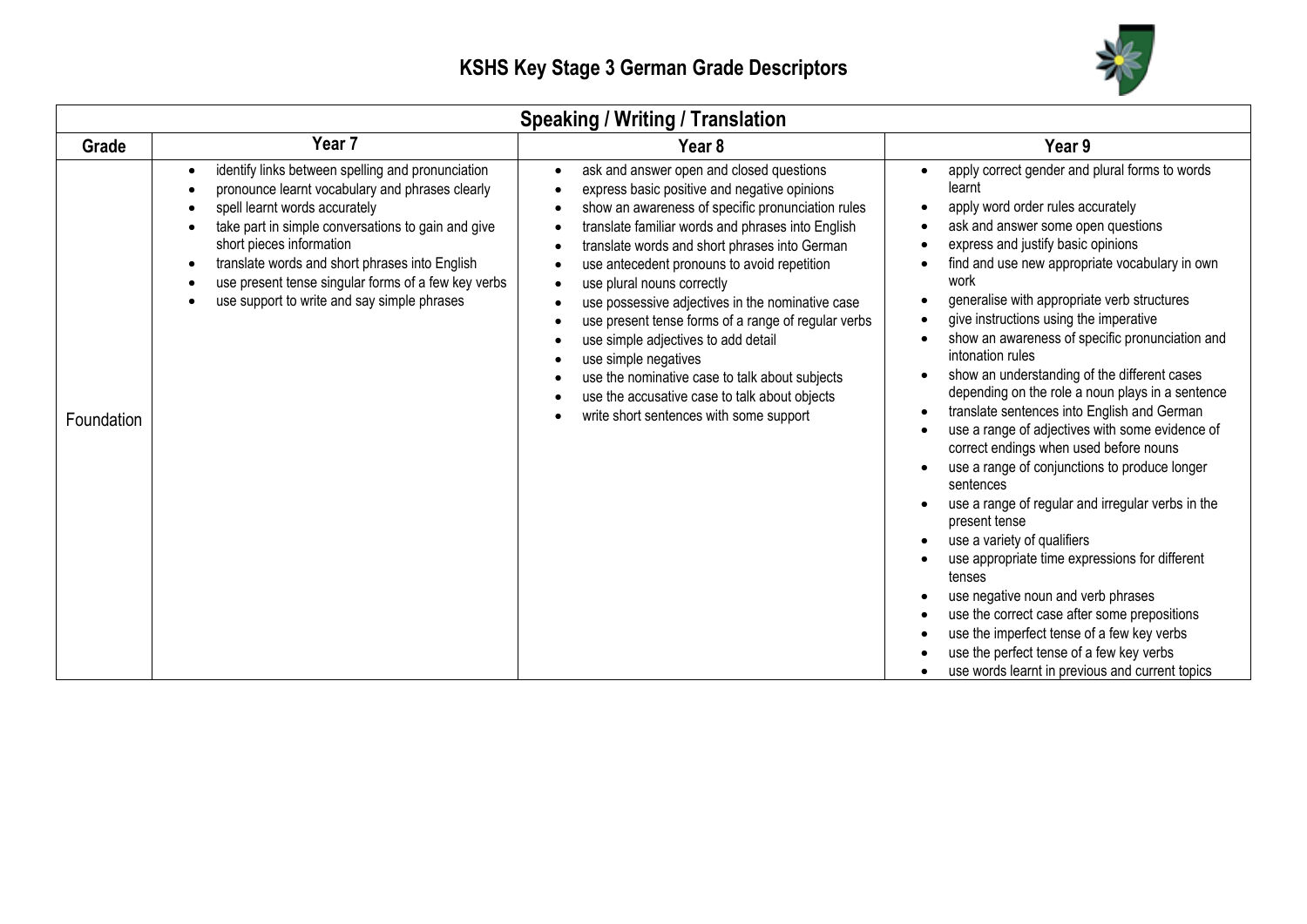

| Core | ask and answer open and closed questions<br>$\bullet$<br>express basic positive and negative opinions<br>$\bullet$<br>show an awareness of specific pronunciation rules<br>$\bullet$<br>translate familiar words and phrases into English<br>$\bullet$<br>translate words and short phrases into German<br>$\bullet$<br>use antecedent pronouns to avoid repetition<br>$\bullet$<br>use plural nouns correctly<br>$\bullet$<br>use possessive adjectives in the nominative case<br>$\bullet$<br>use present tense forms of a range of regular verbs<br>$\bullet$<br>use simple adjectives to add detail<br>$\bullet$<br>use simple negatives<br>$\bullet$<br>use the nominative case to talk about subjects<br>$\bullet$<br>use the accusative case to talk about objects<br>$\bullet$<br>write short sentences with some support<br>$\bullet$ | apply correct gender and plural forms to words<br>$\bullet$<br>learnt<br>apply word order rules accurately<br>ask and answer some open questions<br>express and justify basic opinions<br>find and use new appropriate vocabulary in own<br>work<br>generalise with appropriate verb structures<br>٠<br>give instructions using the imperative<br>show an awareness of specific pronunciation and<br>intonation rules<br>show an understanding of the different cases<br>depending on the role a noun plays in a sentence<br>take part in simple spoken exchanges<br>$\bullet$<br>translate familiar words and phrases into German<br>translate sentences into English<br>use a few qualifiers<br>use a range of adjectives with some evidence of<br>correct endings when used before nouns<br>use a range of conjunctions to produce longer<br>sentences<br>use a range of regular and irregular verbs in the<br>present tense<br>use a variety of qualifiers<br>use antecedent pronouns to avoid repetition<br>use appropriate basic present tense time phrases<br>use negative noun and verb phrases<br>use simple conjunctions to link clauses and to add<br>information<br>use the correct case after some prepositions<br>use the perfect tense of a few key verbs | apply adjective endings in nominative and<br>$\bullet$<br>accusative<br>ask questions in different tenses<br>$\bullet$<br>begin to check own work after completion<br>$\bullet$<br>begin to speak spontaneously in a conversation<br>$\bullet$<br>change the subject of sentences to generalise<br>$\bullet$<br>choose the correct form of articles after prepositions<br>$\bullet$<br>choose the correct word for 'you' in different<br>situations<br>ensure the auxiliary verb is the second idea and the<br>past participle is the last word in a clause<br>express and justify simple positive and negative<br>opinions in 2 tenses<br>structure answers to longer tasks correctly<br>$\bullet$<br>take part in short conversations using different<br>tenses<br>translate short extracts into English and German<br>$\bullet$<br>use a range of appropriate time expressions and<br>sequencers<br>use a variety of vocabulary and structures<br>use accurate pronunciation and intonation in<br>conversation and discussion<br>use adverbs of frequency<br>$\bullet$<br>use correct word order after weil<br>use key modal verbs with singular subjects with<br>infinitives<br>use the future tense<br>use the perfect tense with regular and irregular<br>verbs |
|------|------------------------------------------------------------------------------------------------------------------------------------------------------------------------------------------------------------------------------------------------------------------------------------------------------------------------------------------------------------------------------------------------------------------------------------------------------------------------------------------------------------------------------------------------------------------------------------------------------------------------------------------------------------------------------------------------------------------------------------------------------------------------------------------------------------------------------------------------|--------------------------------------------------------------------------------------------------------------------------------------------------------------------------------------------------------------------------------------------------------------------------------------------------------------------------------------------------------------------------------------------------------------------------------------------------------------------------------------------------------------------------------------------------------------------------------------------------------------------------------------------------------------------------------------------------------------------------------------------------------------------------------------------------------------------------------------------------------------------------------------------------------------------------------------------------------------------------------------------------------------------------------------------------------------------------------------------------------------------------------------------------------------------------------------------------------------------------------------------------------------------------|-----------------------------------------------------------------------------------------------------------------------------------------------------------------------------------------------------------------------------------------------------------------------------------------------------------------------------------------------------------------------------------------------------------------------------------------------------------------------------------------------------------------------------------------------------------------------------------------------------------------------------------------------------------------------------------------------------------------------------------------------------------------------------------------------------------------------------------------------------------------------------------------------------------------------------------------------------------------------------------------------------------------------------------------------------------------------------------------------------------------------------------------------------------------------------------------------------------------------------------------------------------------------|
|      |                                                                                                                                                                                                                                                                                                                                                                                                                                                                                                                                                                                                                                                                                                                                                                                                                                                | use words learnt in previous and current topics                                                                                                                                                                                                                                                                                                                                                                                                                                                                                                                                                                                                                                                                                                                                                                                                                                                                                                                                                                                                                                                                                                                                                                                                                          |                                                                                                                                                                                                                                                                                                                                                                                                                                                                                                                                                                                                                                                                                                                                                                                                                                                                                                                                                                                                                                                                                                                                                                                                                                                                       |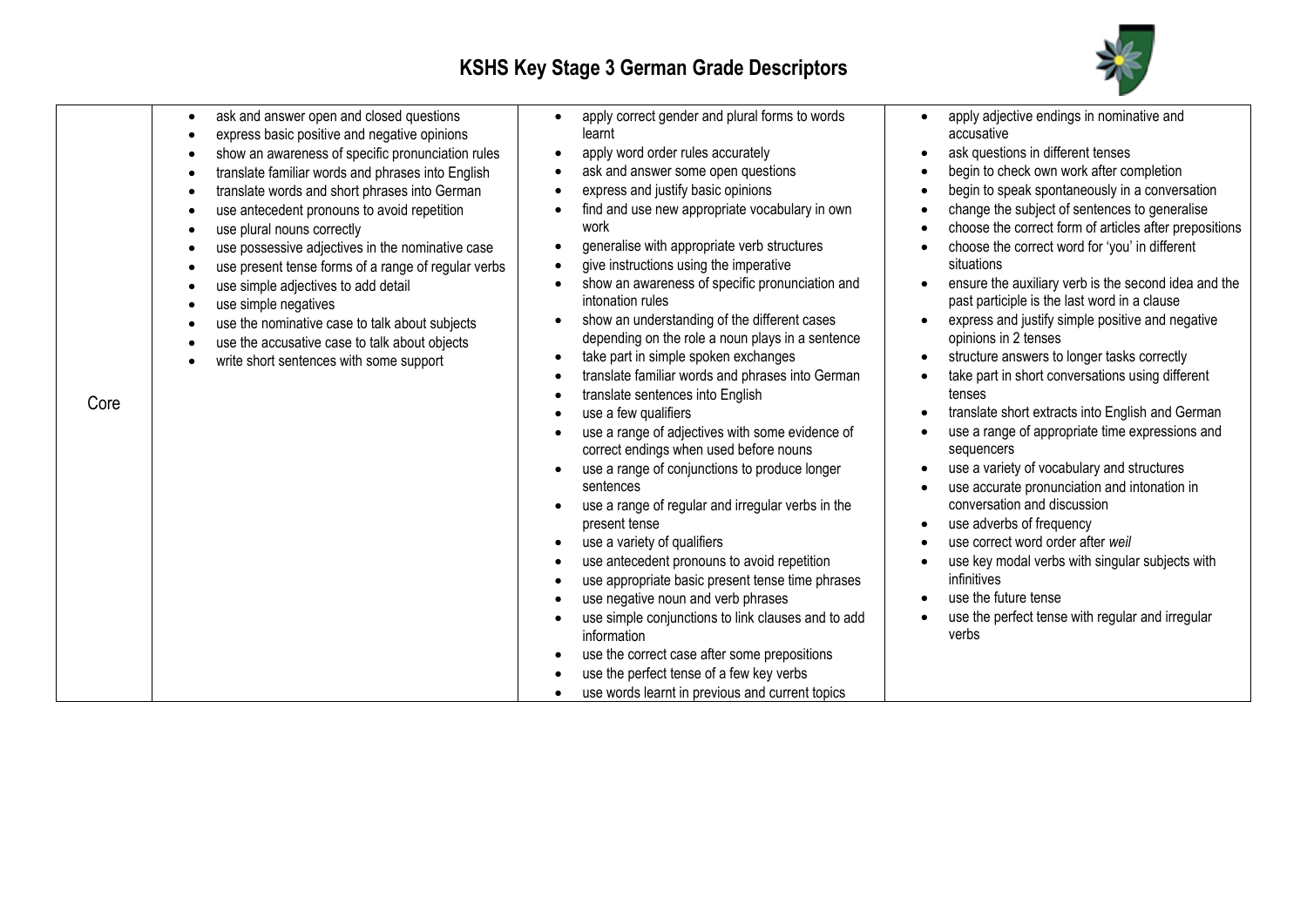┱



|            | apply word order rules accurately                                   | apply adjective endings in accusative                        | apply adjective endings in nominative, accusative                        |
|------------|---------------------------------------------------------------------|--------------------------------------------------------------|--------------------------------------------------------------------------|
|            | ask and answer some open questions<br>$\bullet$                     | ask questions in different tenses                            | and dative                                                               |
|            | express and justify basic positive and negative                     | begin to check own work after completion                     | apply knowledge of cases after prepositions                              |
|            | opinions                                                            | begin to speak spontaneously in a conversation               | demonstrate spontaneity in different situations                          |
|            | find and use new appropriate vocabulary in own<br>$\bullet$         | change the subject of sentences to generalise                | describe cause and effect relationships                                  |
|            | work                                                                | choose the correct form of articles after prepositions       | explain lengths of time with appropriate phrases                         |
|            | show an awareness of specific pronunciation and<br>intonation rules | choose the correct word for 'you' in different<br>situations | express and justify simple positive and negative<br>opinions in 2 tenses |
|            | translate familiar words and phrases into German<br>$\bullet$       | ensure the auxiliary verb is the second idea and the         | improve accuracy by checking sentence structure                          |
|            | use a few qualifiers<br>$\bullet$                                   | past participle is the last word in a clause                 | justify opinions with comparatives and superlatives                      |
|            | use a range of conjunctions to produce longer                       | express and justify a variety of opinions                    | justify some opinions with comparisons                                   |
|            | sentences                                                           | find and use new appropriate vocabulary in own               | perform in role plays convincingly                                       |
|            | use a range of regular and irregular verbs                          | work                                                         | predict the pronunciation of new vocabulary                              |
| Proficient | use appropriate basic present tense time phrases                    | structure answers to longer tasks correctly                  | take part in conversations on different topics,                          |
|            | use negative noun and verb phrases<br>$\bullet$                     | take part in short conversations using different             | expressing and justifying opinions                                       |
|            | use simple conjunctions to link clauses and to add                  | tenses                                                       | translate passages into English and German                               |
|            | information                                                         | translate short extracts into English and German             | use 3 tenses of regular and irregular verbs                              |
|            | use the correct case after some prepositions                        | use accurate pronunciation and intonation in                 | use a range of appropriate time expressions and                          |
|            |                                                                     | conversation and discussion                                  | sequencers                                                               |
|            |                                                                     | use adverbs of frequency                                     | use a variety of vocabulary and structures                               |
|            |                                                                     | use appropriate time expressions for different               | use adverb phrases in the correct order                                  |
|            |                                                                     | tenses                                                       | use reflexive verbs in the present tense                                 |
|            |                                                                     | use correct word order after weil                            | use separable verbs in the perfect tense                                 |
|            |                                                                     | use key modal verbs with singular subjects with              | use the future tense                                                     |
|            |                                                                     | infinitives                                                  | use time phrases to aid reader's understanding                           |
|            |                                                                     | use the future tense                                         |                                                                          |
|            |                                                                     | use the perfect tense with regular and irregular             |                                                                          |
|            |                                                                     | verbs                                                        |                                                                          |